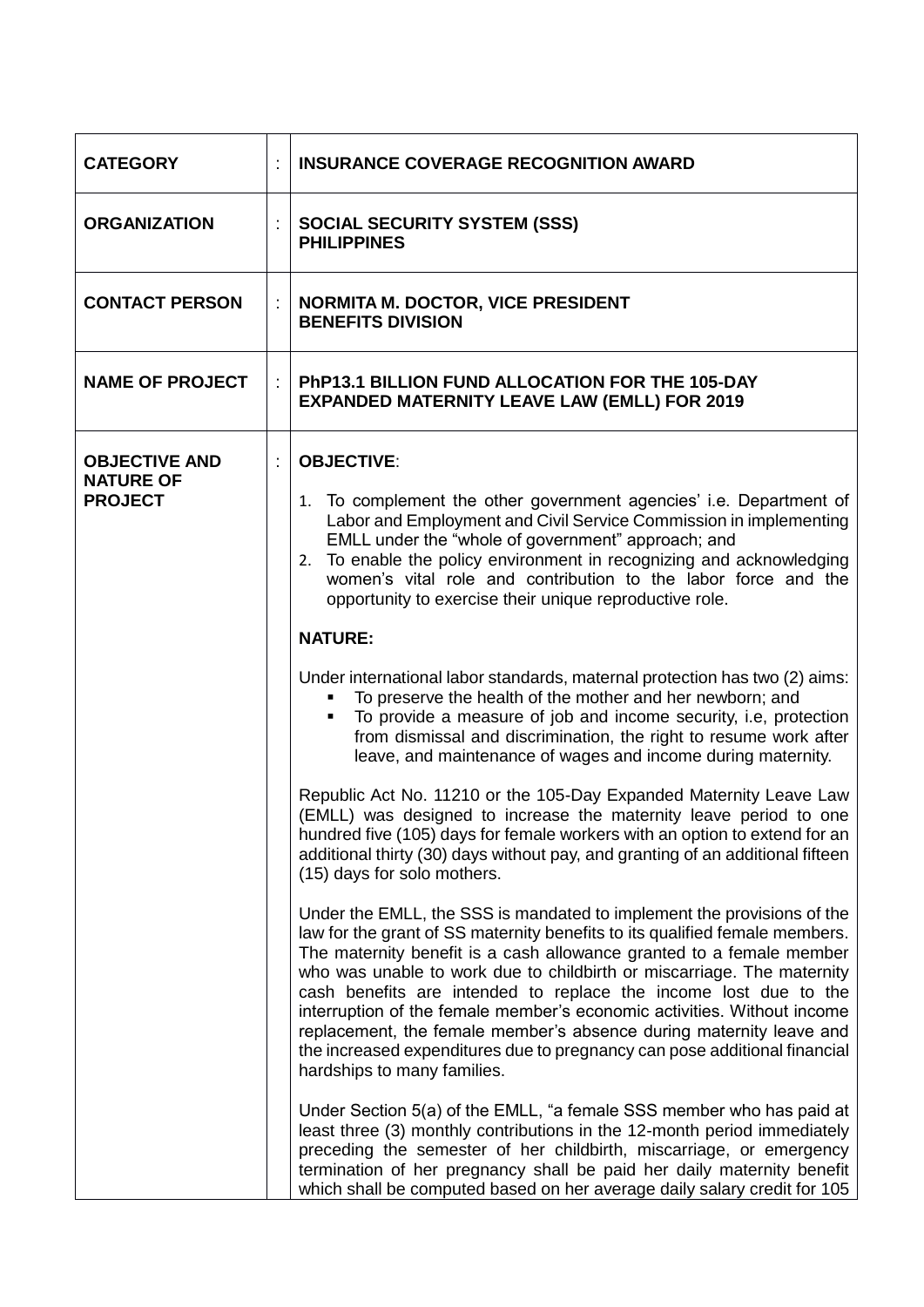|                                              | days, regardless of whether she gave birth via caesarian section, or<br>natural delivery", subject to qualifying conditions. It also provides for sixty<br>(60) days paid leave for miscarriage and emergency termination of<br>pregnancy<br>The SSS funding for the EMLL also covers full-time mothers under<br>voluntary paying category.                                                                                                                                                                                                                                                                                                                                                                                                                                                                                                                                                         |
|----------------------------------------------|-----------------------------------------------------------------------------------------------------------------------------------------------------------------------------------------------------------------------------------------------------------------------------------------------------------------------------------------------------------------------------------------------------------------------------------------------------------------------------------------------------------------------------------------------------------------------------------------------------------------------------------------------------------------------------------------------------------------------------------------------------------------------------------------------------------------------------------------------------------------------------------------------------|
| <b>WHY IT SHOULD BE</b><br><b>RECOGNIZED</b> | The implementation of the EMLL should be recognized because it protects<br>and promotes the rights and welfare of working women taking into account<br>their maternal function by providing them ample time to regain health and<br>overall wellness as well as to assume maternal roles before resuming paid<br>work.                                                                                                                                                                                                                                                                                                                                                                                                                                                                                                                                                                              |
|                                              | This program also gives additional benefit to the female member who falls<br>under Republic Act No. 8972 - Solo Parent Welfare Act of 2000, to help<br>address the needs of solo parents to preserve and promote the solidarity<br>and sanctity of the family as a basic social institution. The female worker<br>may, at her option allocate up to seven (7) days to the child's father<br>whether or not the same is married to the female worker.                                                                                                                                                                                                                                                                                                                                                                                                                                                |
|                                              | The allocated benefit granted to the child's father is over and above that<br>which is provided under Republic Act No. 8187 or the "Paternity Leave Act<br>of 1996." This is for the purpose of enabling him to effectively provide<br>support to his wife in her period of recovery and/or in the nursing of the<br>newly born child.                                                                                                                                                                                                                                                                                                                                                                                                                                                                                                                                                              |
|                                              | The EMLL's 105-day maternity leave exceeds the ILO Convention No. 183<br>which extends the period of leave to a minimum of 14 weeks (98 days).                                                                                                                                                                                                                                                                                                                                                                                                                                                                                                                                                                                                                                                                                                                                                      |
|                                              | A total number of 5.8 million female SSS contributing members are<br>potential claimants to the expanded maternity benefit.                                                                                                                                                                                                                                                                                                                                                                                                                                                                                                                                                                                                                                                                                                                                                                         |
| <b>SUMMARY OF</b><br><b>PROJECT</b>          | The EMLL was approved by the President Rodrigo Roa Duterte on<br>February 20, 2019 and the effectivity date is March 11, 2019. The<br>Implementing Rules and Regulations (IRR) of RA No. 11210 was crafted<br>and later on signed on May 1, 2019 by the Chairperson Alicia dela Rosa-<br>Bala of the Civil Service Commission, Secretary Silvestre H. Bello III of<br>DOLE and Aurora C. Ignacio, President and CEO of SSS.                                                                                                                                                                                                                                                                                                                                                                                                                                                                         |
|                                              | The EMLL grants 105 day maternity leave to SSS covered female member<br>for live childbirth, regardless of the mode of delivery, and an additional<br>fifteen (15) days paid leave if the female worker is qualified as a solo<br>parent under RA No. 8972, or the "Solo Parents Welfare Act of 2000 or<br>sixty (60) days paid leave for miscarriage and emergency termination of<br>pregnancy. The maternity leave shall be granted to a qualified female<br>worker in every instance of pregnancy, miscarriage or emergency<br>termination of pregnancy regardless of frequency. Employed female<br>workers shall receive full pay which consist of maternity benefit computed<br>based on their average daily salary credit and salary differential to be paid<br>by the employer. An option to extend for an additional thirty (30) days<br>without pay in case of live childbirth is allowed. |